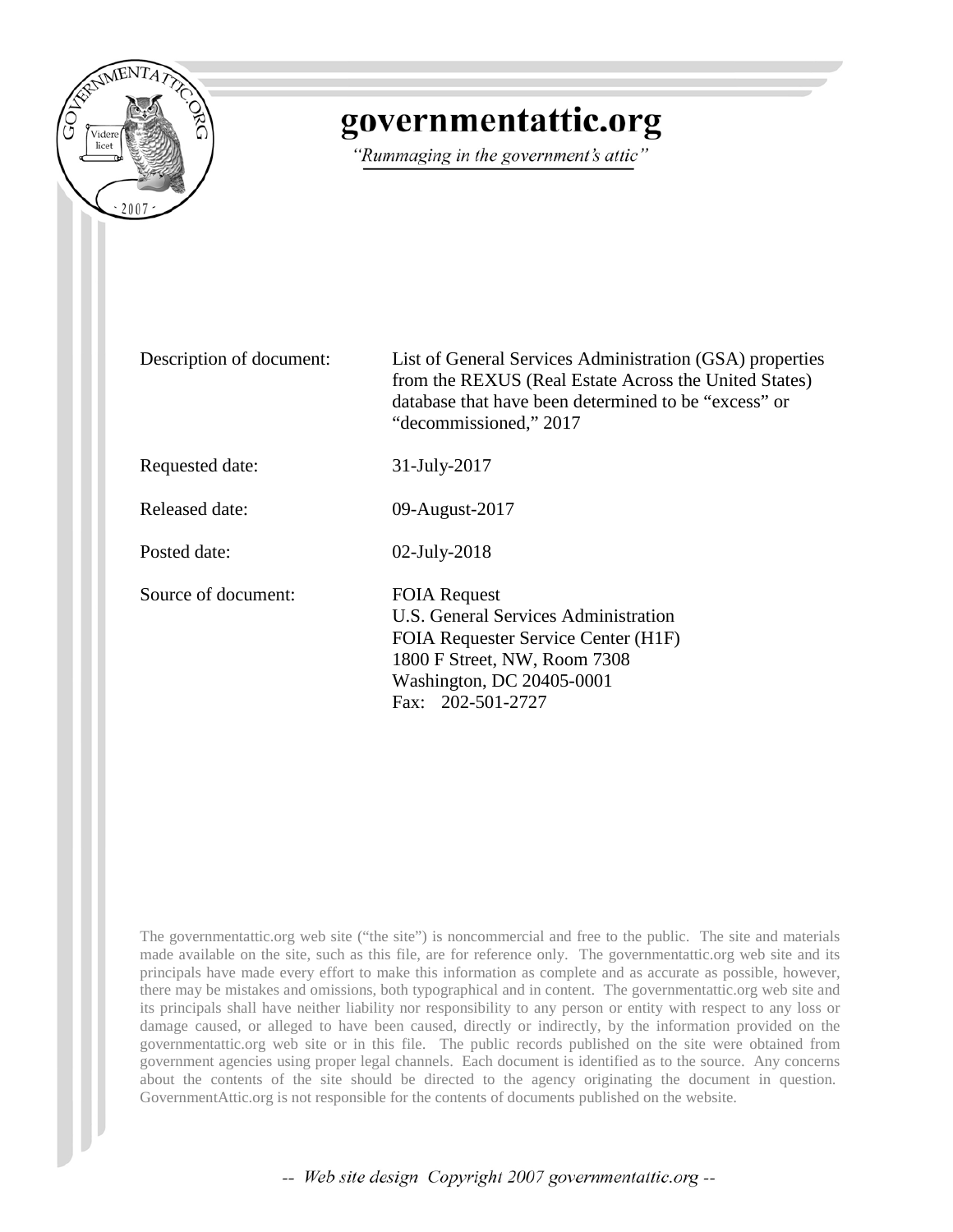

August 9, 2017

This letter is in response to your General Services Administration (GSA) Freedom of Information Act (FOIA) request (GSA-2017-001424), dated July 31, 2017, in which you requested the following:

"An extract or dataset from GSA's REXUS database listing all GSA properties that are categorized as EXCESS or DECOMMISSIONED."

Enclosed please find an electronic document responsive to your request. The document contains a list of GSA properties from the REXUS database that GSA has determined to be "excess" or "decommissioned."

This completes our action on this FOIA request. Should you have any questions, please contact Ms. Theresa Fung of the GSA Public Buildings Service Office of Portfolio Management and Customer Engagement at (202) 641-6874 or by email at theresa.fung@gsa.gov. You may also contact the GSA FOIA Public Liaison, Audrey Brooks, at (202) 205-5912 or by email at audrey.brooks@gsa.gov for any additional assistance and to discuss any aspect of your FOIA request.

Sincerely,

Travis Lewis FOIA Program Manager

**Enclosure** 

U.S General Services Administration 1800 F. Street, NW Washington, DC 20405 Telephone: (202) 501-0800 Fax: (202) 501-2727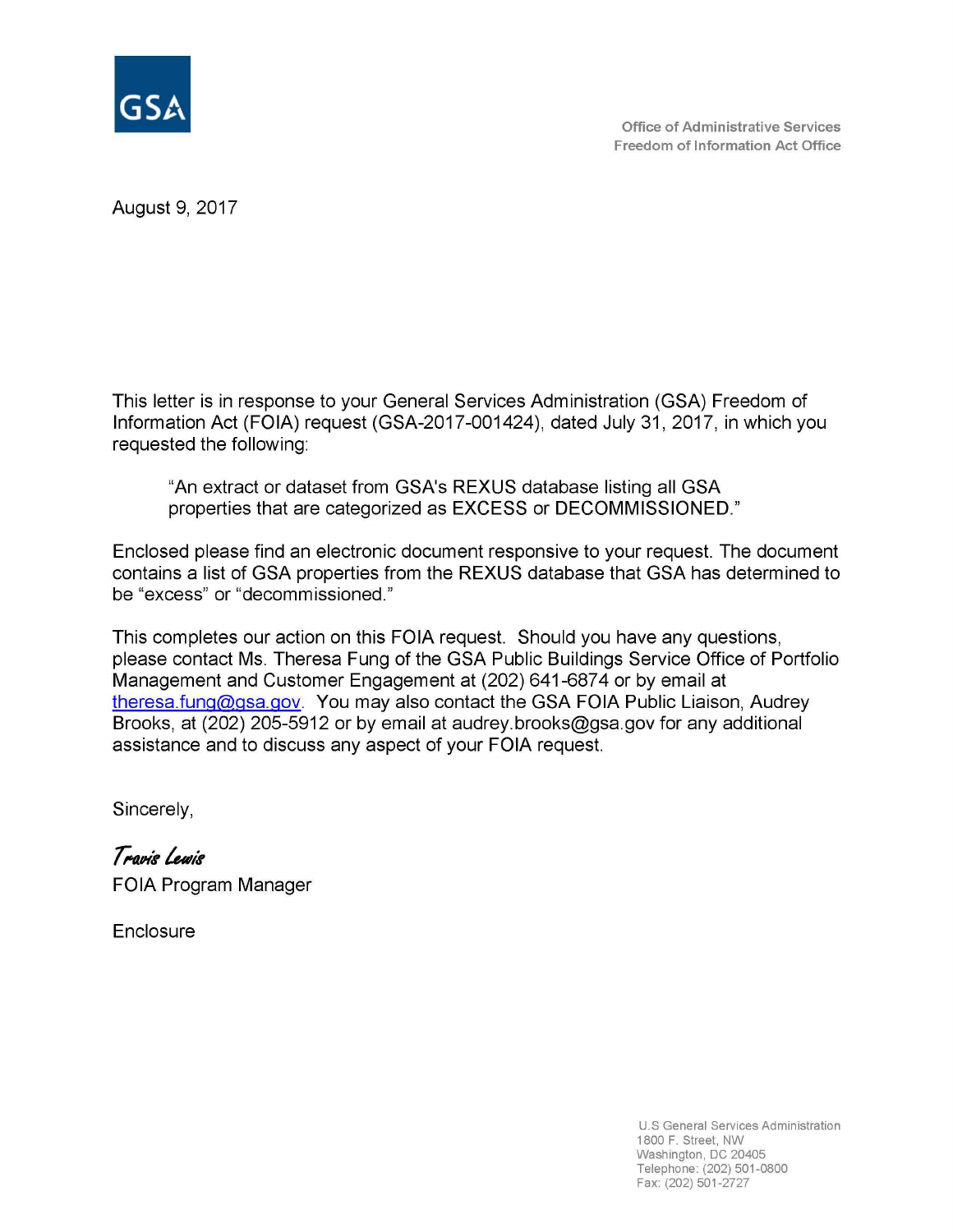| <b>Region Code</b> | <b>Building Status</b> | <b>Building Name</b>                   | <b>Street Address</b>       | City               | State Code | Zip Code   | Space - RSF  |
|--------------------|------------------------|----------------------------------------|-----------------------------|--------------------|------------|------------|--------------|
| 01                 | <b>Excess</b>          | LPOE SECONDARY INSPECTION, FERRY POINT | 3 CUSTOMS STREET            | <b>CALAIS</b>      | <b>ME</b>  | 04619-9998 | 731.98       |
| 01                 | <b>Excess</b>          | LPOE NII BUILDING, FERRY POINT         | 3 CUSTOMS STREET            | CALAIS             | ME         | 04619-9998 | 2,667.23     |
| 01                 | <b>Excess</b>          | LPOE GARAGE/WHSE, DERBY LINE I-91      | <b>INTERSTATE ROUTE 91</b>  | <b>DERBY LINE</b>  | VT         | 05830-9998 | 0.00         |
| 02                 | <b>Excess</b>          | MICHAEL J. DILLON COURTHOUSE           | <b>68 COURT ST</b>          | <b>BUFFALO</b>     | <b>NY</b>  | 14202-3476 |              |
| 02                 | Decommissioned         | <b>IMMIGRATION INSP RES</b>            | <b>NY ROUTE 22</b>          | <b>MOOERS</b>      | <b>NY</b>  | 12958-0000 |              |
| 02                 | Decommissioned         | <b>CUSTOMS INSP RES</b>                | <b>CUS INSP RESI BORDER</b> | <b>MOOERS</b>      | <b>NY</b>  | 12958-0000 | 0.00         |
| 02                 | Excess                 | BLDG 403-SCOTIA                        | 1 AMSTERDAM ROAD            | SCHENECTADY        | <b>NY</b>  | 12302-1462 | 96,056.33    |
| 02                 | <b>Excess</b>          | <b>BLDG404 WHSEGSADEPOT-SCOTIA</b>     | 1 AMSTERDAM ROAD            | <b>SCHENECTADY</b> | <b>NY</b>  | 12302-1462 | 129,807.40   |
| 02                 | <b>Excess</b>          | BLDG =503 WHSE GSA D-SCOTIA            | 1 AMSTERDAM ROAD            | SCHENECTADY        | <b>NY</b>  | 12302-1462 | 132,265.33   |
| 03                 | <b>Excess</b>          | <b>SSA METRO WEST</b>                  | 300 N GREENE ST             | <b>BALTIMORE</b>   | MD         | 21201-1581 | 1,178,005.62 |
| 03                 | <b>Excess</b>          | FIRE HOUSE BLDG 305                    | <b>CURTIS BAY DEPOT</b>     | <b>CURTIS BAY</b>  | <b>MD</b>  | 21226-1741 | 0.00         |
| 03                 | <b>Excess</b>          | LOCOMOTIVE SHOP 821                    | <b>CURTIS BAY DEPOT</b>     | <b>CURTIS BAY</b>  | MD         | 21226-0000 | 0.00         |
| 03                 | Excess                 | MACHINE SHOP 822                       | <b>CURTIS BAY DEPOT</b>     | <b>CURTIS BAY</b>  | <b>MD</b>  | 21226-0000 | 0.00         |
| 03                 | Excess                 | DEPOT OPS BLDG 823                     | <b>CURTIS BAY DEPOT</b>     | <b>CURTIS BAY</b>  | <b>MD</b>  | 21226-0000 | 0.00         |
| 03                 | <b>Excess</b>          | PE SHOP BLDG 825                       | <b>CURTIS BAY DEPOT</b>     | <b>CURTIS BAY</b>  | <b>MD</b>  | 21226-0000 | 0.00         |
| 03                 | Excess                 | DSL-OIL PUMP HSE 831                   | <b>CURTIS BAY DEPOT</b>     | <b>CURTIS BAY</b>  | <b>MD</b>  | 21226-0000 | 0.00         |
| 03                 | Excess                 | STD MAGAZINE 911-B                     | <b>CURTIS BAY DEPOT</b>     | <b>CURTIS BAY</b>  | <b>MD</b>  | 21226-0000 | 0.00         |
| 03                 | <b>Excess</b>          | STD MAGAZINE 912-B                     | <b>CURTIS BAY DEPOT</b>     | <b>CURTIS BAY</b>  | MD         | 21226-0000 | 0.00         |
| 03                 | <b>Excess</b>          | STD MAGAZINE 913-B                     | <b>CURTIS BAY DEPOT</b>     | <b>CURTIS BAY</b>  | MD         | 21226-0000 | 0.00         |
| 03                 | Excess                 | STD MAGAZINE 921-A                     | <b>CURTIS BAY DEPOT</b>     | <b>CURTIS BAY</b>  | <b>MD</b>  | 21226-1741 | 0.00         |
| 03                 | <b>Excess</b>          | <b>WAREHOUSE 1021</b>                  | <b>CURTIS BAY DEPOT</b>     | <b>CURTIS BAY</b>  | <b>MD</b>  | 21226-0000 | 0.00         |
| 03                 | <b>Excess</b>          | <b>WAREHOUSE 1022</b>                  | <b>CURTIS BAY DEPOT</b>     | <b>CURTIS BAY</b>  | MD         | 21226-0000 | 0.00         |
| 03                 | <b>Excess</b>          | BLDG 0501 WAREHOUSE 1                  | 152 US HIGHWAY 206<br>SOUTH | SOMERVILLE         | <b>NJ</b>  | 08876-4135 | 201,327.22   |
| 03                 | <b>Excess</b>          | BLDG 0502 WAREHOUSE NO 2               | 152 US HIGHWAY 206<br>SOUTH | SOMERVILLE         | <b>NJ</b>  | 08876-0000 | 201,241.59   |
| 03                 | <b>Excess</b>          | BLDG 503 WAREHOUSE NO 3                | 152 US HIGHWAY 206<br>SOUTH | SOMERVILLE         | <b>NJ</b>  | 08876-4135 | 201,327.22   |
| 03                 | <b>Excess</b>          | BLDG 504 WAREHOUSE 4                   | 152 US HIGHWAY 206<br>SOUTH | SOMERVILLE         | <b>NJ</b>  | 08844-4135 | 201,327.22   |
| 03                 | <b>Excess</b>          | BLDG 0506 ADMIN BLDG DMS DEPOT         | 152 US HWY 206 SOUTH        | SOMERVILLE         | <b>NJ</b>  | 08876-0000 | 2,320.38     |
| 03                 | <b>Excess</b>          | BLDG 0507 VAULT BLDG                   | 152 US HIGHWAY 206<br>SOUTH | SOMERVILLE         | <b>NJ</b>  | 08876-0000 | 5,931.14     |
| 03                 | <b>Excess</b>          | BLDG 0508 GARAGE MAINT DMS             | 152 US HIGHWAY 206<br>SOUTH | SOMERVILLE         | <b>NJ</b>  | 08844-4135 | 5,894.00     |
| 03                 | <b>Excess</b>          | BLDG 0509 FIRE P HSE                   | 152 US HIGHWAY 206<br>SOUTH | <b>SOMERVILLE</b>  | <b>NJ</b>  | 08844-4135 | 1,674.00     |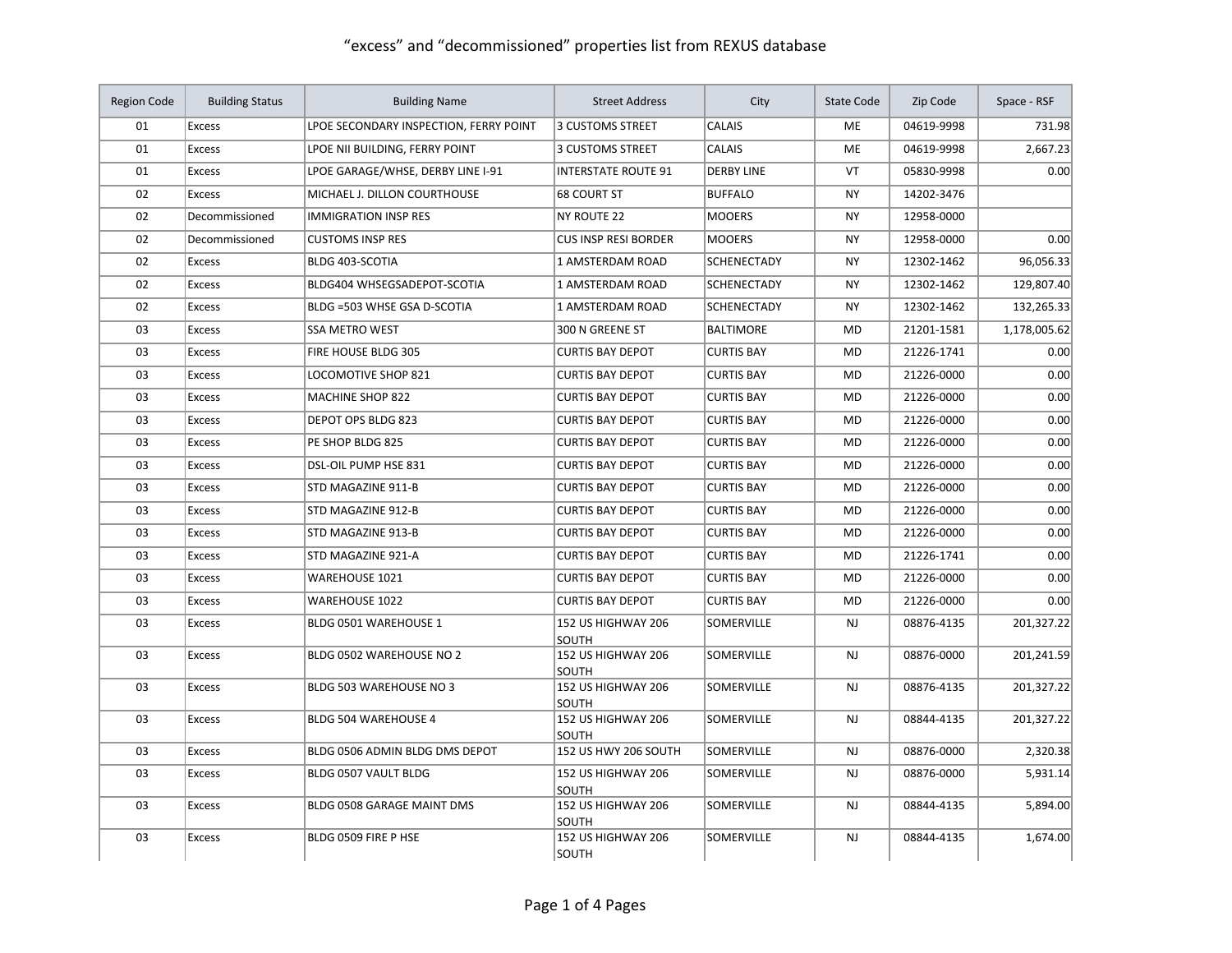| Region Code | <b>Building Status</b> | <b>Building Name</b>       | <b>Street Address</b>             | City               | <b>State Code</b> | Zip Code   | Space - RSF  |
|-------------|------------------------|----------------------------|-----------------------------------|--------------------|-------------------|------------|--------------|
| 03          | <b>Excess</b>          | BLDG 0511 SCALE HOUSE      | 152 US HIGHWAY 206<br>SOUTH       | <b>SOMERVILLE</b>  | <b>NJ</b>         | 08844-4135 | 368.30       |
| 03          | <b>Excess</b>          | <b>MARIETTA DEPOT</b>      | VINEGAR FERRY ROAD AND<br>RT. 441 | MARIETTA           | PA                | 17547-9998 | 1,000.00     |
| 04          | Excess                 | FB-PO-CT                   | 50 MAIN ST                        | <b>BRYSON CITY</b> | ΝC                | 28713-8093 | 52,122.64    |
| 04          | Excess                 | J. J. HAYES FB             | 207 W MAIN ST                     | <b>WILKESBORO</b>  | <b>NC</b>         | 28697-2425 | 51,826.31    |
| 04          | <b>Excess</b>          | VARO BLDG                  | 1801 ASSEMBLY ST                  | <b>COLUMBIA</b>    | SC                | 29201-2401 | 111,170.64   |
| 05          | <b>Excess</b>          | FED'L BLDG/US CTHSE        | <b>201 N VERMILION ST</b>         | DANVILLE           | IL                | 61832-4733 | 95,985.41    |
| 05          | <b>Excess</b>          | 208-212 S. STATE ST.       | 208-212 S. STATE ST.              | <b>CHICAGO</b>     | IL                | 60604-1902 | 0.00         |
| 05          | Excess                 | 214 S. STATE ST.           | 214 S STATE ST                    | <b>CHICAGO</b>     | IL                | 60603-1902 | 0.00         |
| 05          | Excess                 | 220 S. STATE ST.           | 220 S STATE ST                    | <b>CHICAGO</b>     | IL                | 60603-2001 | 0.00         |
| 05          | <b>Excess</b>          | 202 S. STATE STREET        | 202 S STATE ST                    | <b>CHICAGO</b>     | IL                | 60603-1901 | 68,200.00    |
| 05          | <b>Excess</b>          | <b>BLDG T 127</b>          | <b>BLDG T 127</b>                 | <b>NEW HAVEN</b>   | IN                | 46774-0000 | 2,837.19     |
| 05          | <b>Excess</b>          | <b>BLDG T 130</b>          | <b>BLDG T 130</b>                 | <b>NEW HAVEN</b>   | IN                | 46774-0000 | 5,256.75     |
| 05          | <b>Excess</b>          | BLDG T 210                 | <b>BLDG T 210</b>                 | <b>NEW HAVEN</b>   | IN                | 46774-0000 | 177,565.61   |
| 05          | <b>Excess</b>          | <b>BLDG T 211</b>          | <b>BLDG T 211</b>                 | <b>NEW HAVEN</b>   | IN                | 46774-0000 | 177,565.61   |
| 05          | <b>Excess</b>          | <b>BLDG T 212</b>          | <b>BLDG T 212</b>                 | <b>NEW HAVEN</b>   | IN                | 46774-0000 | 177,563.57   |
| 05          | <b>Excess</b>          | <b>BLDG T 213</b>          | <b>BLDG T 213</b>                 | <b>NEW HAVEN</b>   | IN                | 46774-0000 | 178,145.39   |
| 05          | <b>Excess</b>          | BLDG T 214                 | BLDG T 214                        | <b>NEW HAVEN</b>   | IN                | 46774-0000 | 178,145.39   |
| 05          | <b>Excess</b>          | <b>BLDG T 215</b>          | <b>BLDG T 215</b>                 | <b>NEW HAVEN</b>   | IN                | 46774-0000 | 178,145.39   |
| 05          | Excess                 | BLDG T 136                 | BLDG T 136                        | <b>NEW HAVEN</b>   | IN                | 46774-0000 | 4,530.23     |
| 05          | <b>Excess</b>          | <b>BLDG T-146</b>          | <b>BLDG T-146</b>                 | <b>NEW HAVEN</b>   | IN                | 46774-0000 | 1,980.00     |
| 05          | <b>Excess</b>          | <b>BLDG T 111</b>          | <b>BLDG T 111</b>                 | <b>NEW HAVEN</b>   | IN                | 46774-0000 | 8,413.00     |
| 05          | <b>Excess</b>          | BLDG T 124                 | BLDG T 124                        | <b>NEW HAVEN</b>   | IN                | 46774-0000 | 3,938.27     |
| 05          | Excess                 | BLDG T 219A                | BLDG T 219A                       | <b>NEW HAVEN</b>   | IN                | 46774-0000 | 85.33        |
| 06          | <b>Excess</b>          | <b>FEDERAL BUILDING 41</b> | 1500 E BANNISTER RD               | <b>KANSAS CITY</b> | <b>MO</b>         | 64131-3009 | 117,053.07   |
| 06          | <b>Excess</b>          | FED BLDG NO 2              | 1500 E BANNISTER RD               | <b>KANSAS CITY</b> | <b>MO</b>         | 64131-3009 | 358,379.35   |
| 06          | Excess                 | FED BLDG NO 4              | 1500 E BANNISTER RD               | <b>KANSAS CITY</b> | <b>MO</b>         | 64131-3009 | 12,577.39    |
| 06          | <b>Excess</b>          | FED BLDG NO 50             | 1500 E BANNISTER RD               | <b>KANSAS CITY</b> | <b>MO</b>         | 64131-3009 | 27,825.66    |
| 06          | Excess                 | FED BLDG NO 3              | 1500 E BANNISTER RD               | <b>KANSAS CITY</b> | MO                | 64131-3068 | 33,471.41    |
| 06          | <b>Excess</b>          | FED BLDG NO 60             | 1500 E BANNISTER RD               | <b>KANSAS CITY</b> | <b>MO</b>         | 64131-3009 | 0.00         |
| 06          | Excess                 | FED BLDG NO 1              | 1500 E BANNISTER RD               | <b>KANSAS CITY</b> | MO                | 64131-3009 | 1,374,438.29 |
| 06          | <b>Excess</b>          | <b>FEDERAL BUILDING 42</b> | 1500 E BANNISTER RD               | <b>KANSAS CITY</b> | <b>MO</b>         | 64131-3009 | 0.00         |
| 06          | <b>Excess</b>          | FEDERAL BUILDING 52        | 1500 E BANNISTER RD               | <b>KANSAS CITY</b> | <b>MO</b>         | 64131-3009 | 12,150.07    |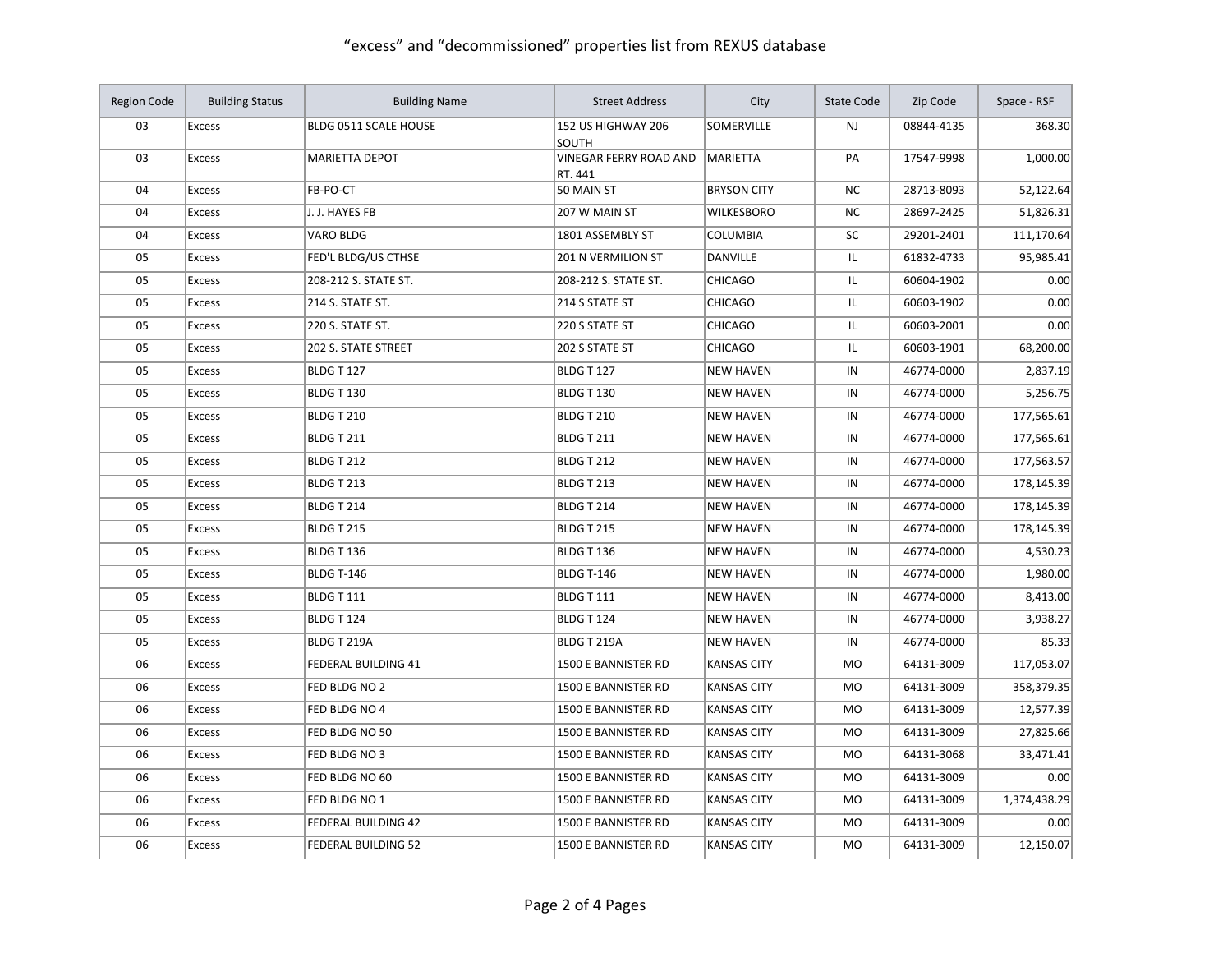| <b>Region Code</b> | <b>Building Status</b> | <b>Building Name</b>                 | <b>Street Address</b>                           | City                 | <b>State Code</b> | Zip Code   | Space - RSF  |
|--------------------|------------------------|--------------------------------------|-------------------------------------------------|----------------------|-------------------|------------|--------------|
| 06                 | <b>Excess</b>          | FED BLDG, NO.6                       | 1500 E BANNISTER RD                             | <b>KANSAS CITY</b>   | <b>MO</b>         | 64131-3009 | 23,277.84    |
| 06                 | <b>Excess</b>          | FED BLDG, NO 28                      | 1500 E BANNISTER RD                             | <b>KANSAS CITY</b>   | <b>MO</b>         | 64131-3009 | 4,100.48     |
| 06                 | Decommissioned         | FRC BLDG 100                         | 9700 PAGE BLVD                                  | OVERLAND             | <b>MO</b>         | 63132-1547 | 1,037,145.43 |
| 06                 | Decommissioned         | FEDERAL CTR BG 102                   | 4300 GOODFELLOW BLVD                            | <b>SAINT LOUIS</b>   | <b>MO</b>         | 63120-1703 | 250,211.59   |
| 06                 | Decommissioned         | FED CTR BG 102D                      | 4300 GOODFELLOW BLVD                            | <b>SAINT LOUIS</b>   | <b>MO</b>         | 63120-1703 | 17,921.57    |
| 07                 | Excess                 | <b>FSS DEPOT WAREHOUSE 2</b>         | 400 EDWARDS AVENUE                              | <b>HARAHAN</b>       | LA                | 70123-4230 | 203,456.61   |
| 07                 | <b>Excess</b>          | <b>FSS DEPOT OFFICE &amp; GARAGE</b> | <b>400 EDWARDS AVENUE</b>                       | <b>HARAHAN</b>       | LA                | 70123-4230 | 5,972.56     |
| 07                 | <b>Excess</b>          | <b>FSS DEPOT PUMP HOUSE</b>          | <b>400 EDWARDS AVENUE</b>                       | <b>HARAHAN</b>       | LA                | 70123-4230 | 0.00         |
| 07                 | <b>Excess</b>          | <b>GSA PMD DEPOT SITE</b>            | 2695 N SHERWOOD FOREST BATON ROUGE<br><b>DR</b> |                      | LA                | 70814-5316 |              |
| 07                 | <b>Excess</b>          | GSA PMD DEPOT WHSE 6 BLDG 74         | 2695 N SHERWOOD FOREST BATON ROUGE<br><b>DR</b> |                      | LA                | 70814-5316 | 21,163.92    |
| 07                 | <b>Excess</b>          | GSA PMD DEPOT BLDG 28 SHED 3         | 2695 N SHERWOOD FOREST BATON ROUGE<br><b>DR</b> |                      | LA                | 70814-5316 | 20,164.59    |
| 07                 | <b>Excess</b>          | GSA PMD DEPOT BLDG 70 SHIPPING       | 2695 N SHERWOOD FOREST BATON ROUGE<br><b>DR</b> |                      | LA                | 70814-5316 | 2,312.00     |
| 07                 | <b>Excess</b>          | USBS J&L BLDG 3 SECONDARY INSP       | <b>TERMINATION I-35</b>                         | LAREDO               | <b>TX</b>         | 78040-9998 | 50,280.20    |
| 08                 | Decommissioned         | DFC BLDG 6                           | W 6TH AVE & KIPLING ST                          | <b>LAKEWOOD</b>      | CO                | 80225-0546 |              |
| 08                 | <b>Excess</b>          | DFC BLDG 21                          | W 6TH AVE & KIPLING ST                          | LAKEWOOD             | CO                | 80225-0546 | 37,047.08    |
| 08                 | Decommissioned         | DFC BLDG 47                          | W 6TH AVE & KIPLING ST                          | LAKEWOOD             | CO                | 80225-0546 |              |
| 08                 | Decommissioned         | DFC BLDG 77                          | W 6TH AVE & KIPLING ST                          | LAKEWOOD             | CO                | 80225-0546 | 1,623.24     |
| 08                 | Decommissioned         | DFC BLDG 14                          | W 6TH AVE & KIPLING ST                          | <b>LAKEWOOD</b>      | $\mathsf{co}\,$   | 80225-0546 |              |
| 08                 | <b>Excess</b>          | DFC BLDG 21A                         | W 6TH AVE & KIPLING ST                          | <b>LAKEWOOD</b>      | $\mathsf{co}\,$   | 80225-0546 | 526.44       |
| 08                 | Decommissioned         | DFC BLDG 74A                         | W 6TH AVE & KIPLING ST                          | LAKEWOOD             | CO                | 80225-0546 |              |
| 09                 | <b>Excess</b>          | HAWTHORNE FEDERAL BUILDING           | 15000 AVIATION<br><b>BOULEVARD</b>              | <b>HAWTHORNE</b>     | CA                | 90250-6656 | 263,528.94   |
| 09                 | <b>Excess</b>          | 1068 MISSION STREET                  | 1068 MISSION ST                                 | <b>SAN FRANCISCO</b> | CA                | 94103-2813 | 0.00         |
| 09                 | <b>Excess</b>          | 1064 MISSION STREET                  | 1064 MISSION ST                                 | <b>SAN FRANCISCO</b> | CA                | 94103-2813 |              |
| 09                 | <b>Excess</b>          | FED CNTR BLDG 1                      | <b>620 CENTRAL AVE</b>                          | ALAMEDA              | CA                | 94501-7815 | 36,806.07    |
| 09                 | <b>Excess</b>          | FEDERAL CNTR BLDG 2A                 | <b>620 CENTRAL AVE</b>                          | <b>ALAMEDA</b>       | CA                | 94501-7815 | 12,486.40    |
| 09                 | <b>Excess</b>          | FEDERAL CNTR BLDG 2B                 | <b>620 CENTRAL AVE</b>                          | ALAMEDA              | CA                | 94501-7815 | 12,740.51    |
| 09                 | Excess                 | FEDERAL CNTR BLDG 2C                 | <b>620 CENTRAL AVE</b>                          | ALAMEDA              | CA                | 94501-7815 | 12,866.59    |
| 09                 | Excess                 | FED CNTR BLDG 2D                     | <b>620 CENTRAL AVE</b>                          | ALAMEDA              | CA                | 94501-7815 | 30,503.57    |
| 09                 | <b>Excess</b>          | BLDG <sub>8</sub>                    | <b>620 CENTRAL AVE</b>                          | ALAMEDA              | CA                | 94501-7815 | 817.68       |
| 09                 | <b>Excess</b>          | <b>BUILDING 10</b>                   | 620 CENTRAL AVE.                                | ALAMEDA              | CA                | 94501-7815 | 776.55       |
| 09                 | <b>Excess</b>          | <b>FEDERAL CNTR BLDG 9</b>           | <b>620 CENTRAL AVE</b>                          | <b>ALAMEDA</b>       | CA                | 94501-7815 | 0.00         |